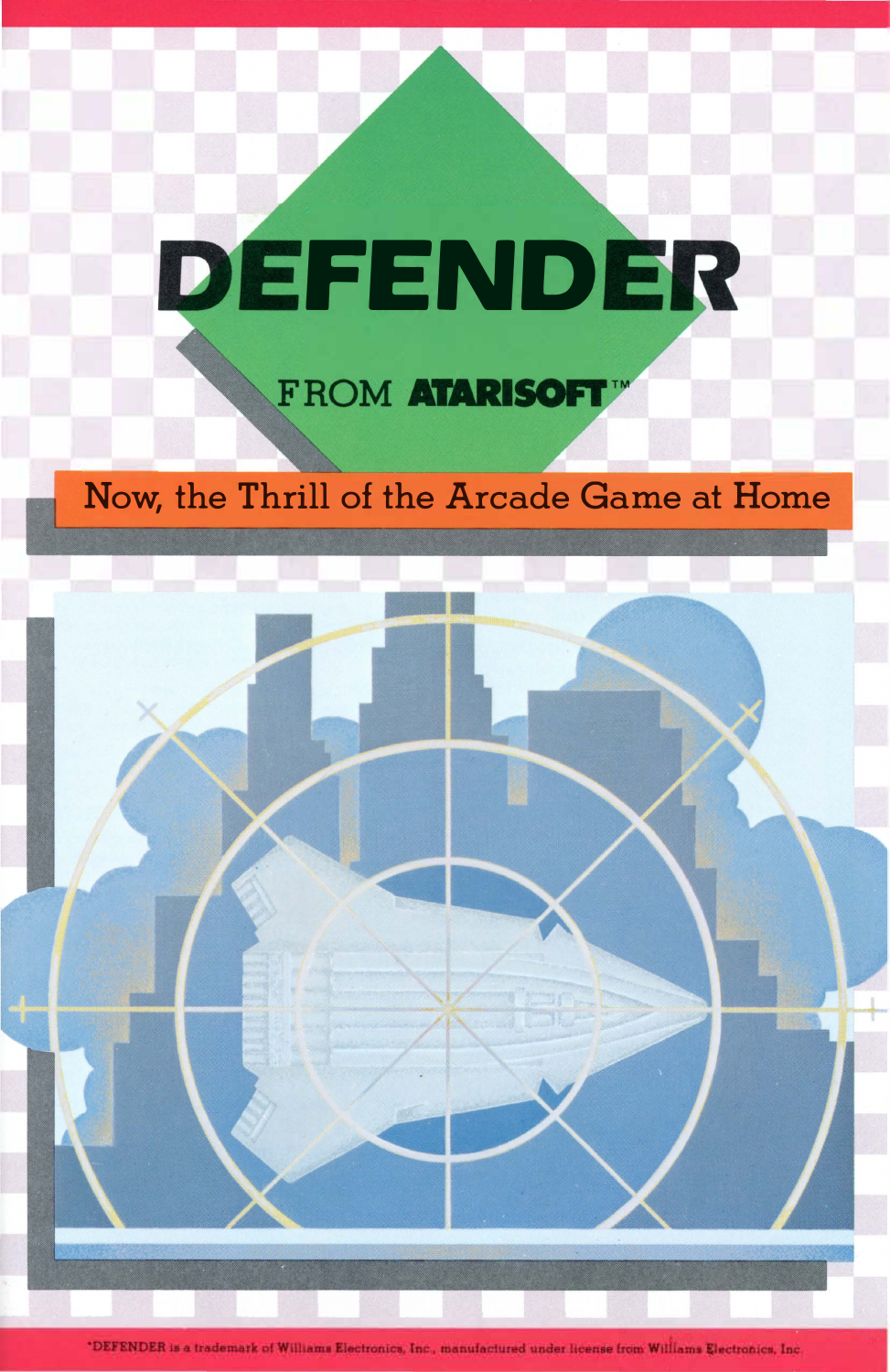## **THE DEFENDER OF W**

#### INSERTING THE CARTRIDGE

- 1. Make sure alpha-lock key is in the UP position.
- 2. Insert the Defender cartridge.
- 3. Power on the TI Home Computer.
- 4. Game Selection screen will appear.

#### JOYSTICK CONTRO�

Plug the joystick into the joystick port. Using this one device, you can thrust, reverse, and change Defender's altitude  $-$  giving you unmatched freedom of the skies as you battle the invaders. Press the fire button to fire missiles.

#### GAME SELECTION

The options for game selection are as follows:

One player, easy One player, hard Two players, easy Two players, hard

Press + (plus) key to display options one at a time to make your selection.

#### GAME START

Press fire button on joystick #1 to start game.

GAME PLAY KEYS, active during game play.

#### RESTART

The + **(plus)** will end game and return to option screen.

#### PAUSE

The 'P' key is used to temporarily pause game play. Pressing 'P' again resumes game play.

#### SMART BOMBS

The **space bar** is used to activate a smart bomb which destroys all aliens on the screen.

#### **HYPERSPACE**

Any other key causes the Defender ship to hyperspace to a random location somewhere in the playfield .

#### . GAME END

Upon complete destruction of player's Defender ships, the game end screen is displayed for five seconds. After which the game is displayed. During the game end screen the fire button can be pressed to cause the game option screen to appear immediately.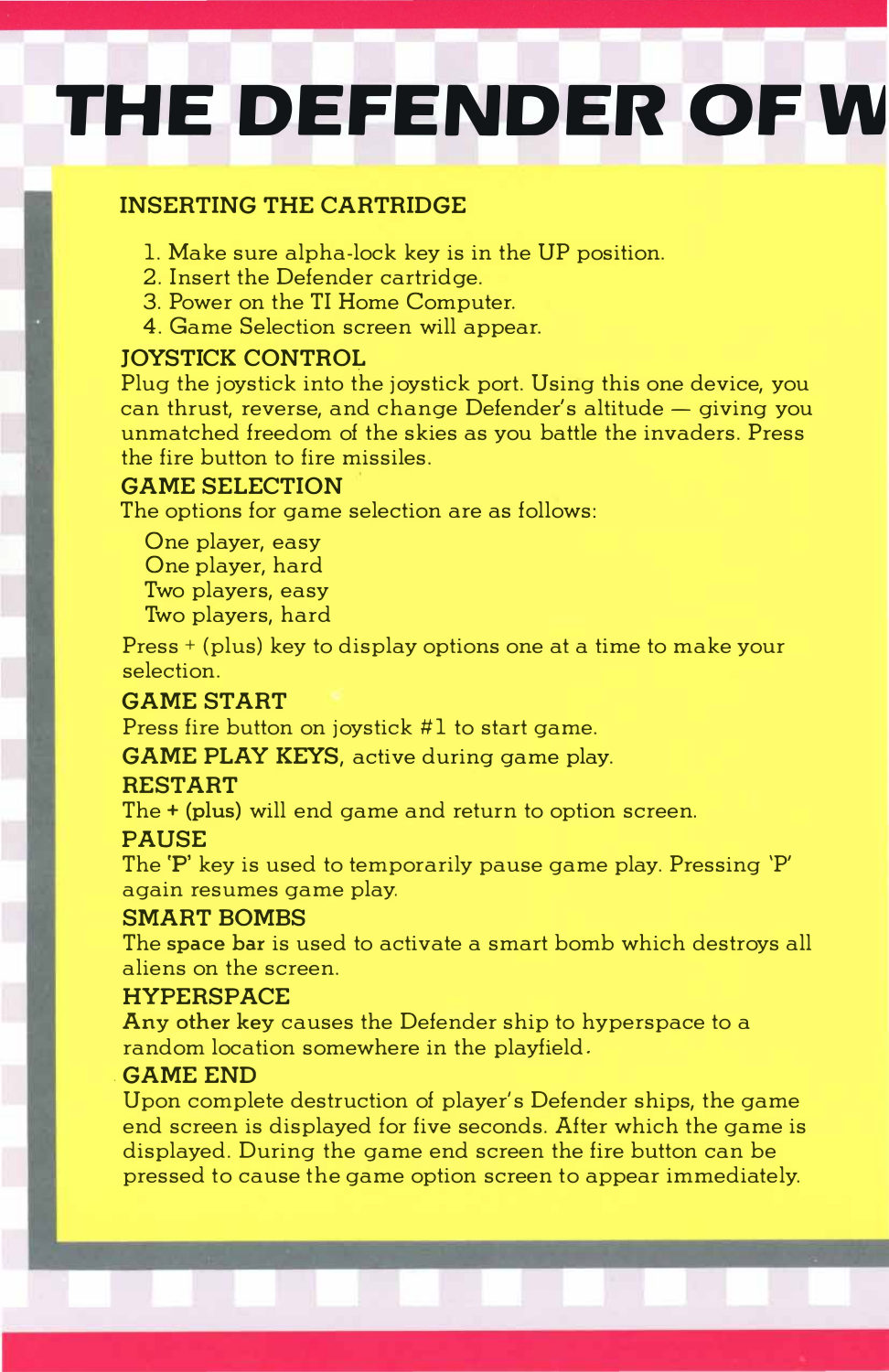### **'0RLDS!**

#### **STRATEGIES**

- **1. Fly low. Good DEFENDER players seldom fly more than two inches above the planet, in order to protect their humanoids.**
- **2. Mutants are not as hard to destroy as it might appear. Thrust, then reverse direction and adjust your height simultaneously, and fire.**
- **3. Listen to the game sounds. Most of the time you'll hear a humanoid cry for help before you see it. Use the Scanner to find it. Try playing DEFENDER using the Scanner alone a few times to get a good idea of how it works.**
- **4. You can carry a humanoid around with you so that the aliens can never destroy all ten of them without destroying you. But if you touch the planet, the humanoid will immediately jump free.**
- **5. Use Smart Bombs only in extreme emergencies, or** if **there are enough aliens on the screen to push you past a 10,000 point mark.**
- **6 When you're thrusting, move up and down and fire continuously to sweep your area clean.**
- **7. Aliens become confused** if **you quickly reverse twice, giving you time to blast them.**

#### **THE SCANNER**

**Your view-screen shows your immediate area, but the Scanner at the top of the screen shows a much wider view. The area covered by your view-screen is bracketed in the center of the Scanner, so you can see what's happening to your right and left-a crucial factor with so many aliens around. By using your Scanner you can tell which**  kinds of aliens are where, and -more important - which of your humanoids are **in danger. Humanoids and the different types of alien ships are distinguished by different colored blips.** 

#### **ALIEN SHIPS**

**Each of the alien ships has a different function.** 

**LANDERS, the first to appear, kidnap humanoids and fire white charges.** 

**BOMBERS lay mines to trap you - you can't shoot mines, so you must avoid them.** 

**BAITERS appear if you take too long to**  finish off a wave - they move faster than **Defender and fire white charges as they home in on him.** 

**MUTANTS - transformed humanoids - are very dangerous. Once a humanoid is lost to you, spare no effort in trying to destroy it. They'll fly directly above or below you (where you can't hit them) and then charge.** 

**The POD is the most dangerous, because when it's destroyed it releases Swarmers.** 

**SWARMERS track you closely, so zap them as quickly as you can.** 

**All aliens except Landers can exit at the bottom of the screen and emerge from the top, or vice versa.** 

#### **RESCUING HUMANOIDS**

**You begin the game with ten humanoids. When a humanoid is kidnapped, it cries out for help. The Scanner is the fastest way to spot its position.** 

**There are two ways of rescuing a humanoid: either destroy the Lander and let the humanoid fall back to the planet; or destroy the Lander, catch the falling humanoid, and carry it back to the planet. Letting the humanoid fall only works if it's low enough to fall safely.** If **the humanoid falls safely, you score 250 points, plus 150 points for destroying the Lander.** If **the humanoid dies, you score only the 150 points for the Lander.** 

**Catching a humanoid in midair is more difficult and earns you more points. To catch a humanoid, shoot the Lander and maneuver Defender to touch the humanoid, then carry it to the planet. This earns you 1000 points, plus 150 for the Lander.** If **you catch the humanoid but don't return it safely, you still earn 500 points, plus 150 for the Lander.** 

If **the Lander succeeds in carrying a humanoid to the top of the screen, the humanoid becomes a Mutant and returns to attack Defender. When all of the humanoids become mutants, or are destroyed, the planet explodes and vanishes. You continue to play and score points. With every fifth wave, a destroyed planet reappears and all ten humanoids are replaced.**